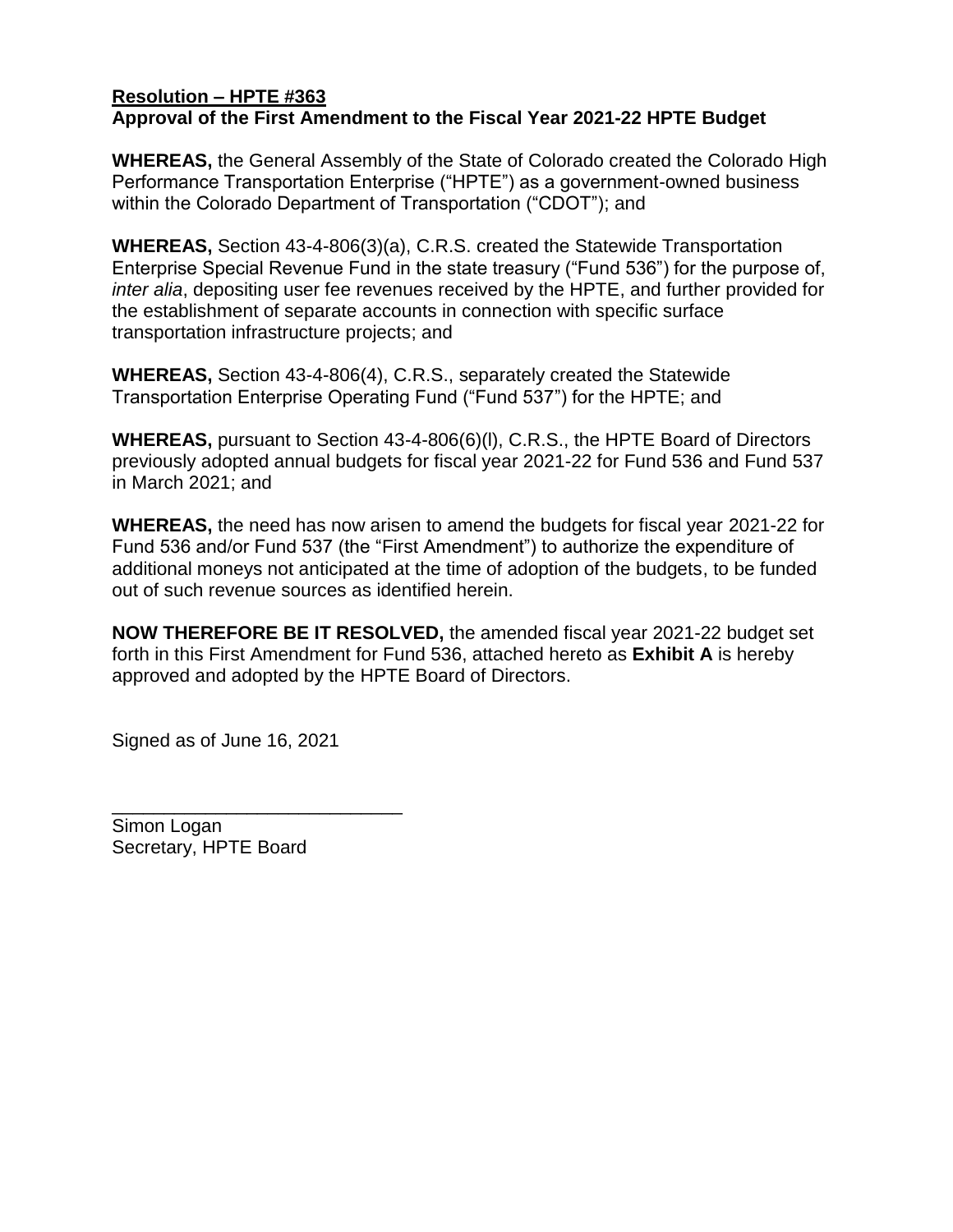## **Exhibit A to HPTE Resolution #363 Amended (First Amendment) FY 2021-22 Fund 536 Budget**

|                | Attachment A: Final Fiscal Year 2021-22 Budget for Fund 536                          |    |                                    |                             |             |                                |           |                                          |             |  |  |
|----------------|--------------------------------------------------------------------------------------|----|------------------------------------|-----------------------------|-------------|--------------------------------|-----------|------------------------------------------|-------------|--|--|
|                | Statewide Transportation Enterprise Special Revenue Fund (C.R.S. 43-4-806(3)(a)) 536 |    |                                    |                             |             |                                |           |                                          |             |  |  |
| Line           |                                                                                      |    | <b>Adopted</b><br><b>Revenues-</b> | Adopted<br><b>Revenues-</b> |             | <b>Revised</b><br>Revenues-1st |           | <b>Revised</b><br><b>Allocations-1st</b> |             |  |  |
| Item           |                                                                                      |    | <b>March</b>                       | <b>March</b>                |             | <b>Amendment</b>               |           | <b>Amendment</b>                         |             |  |  |
| 1              | US 36 Express Lanes (Cost Center T8620-536)                                          |    |                                    |                             |             |                                |           |                                          |             |  |  |
| $\overline{2}$ | <b>Fiscal Year Revenues</b>                                                          |    |                                    |                             |             |                                |           |                                          |             |  |  |
| 3              | Interest Earnings \$                                                                 |    | 242.000                            |                             |             | \$                             | 242.000   |                                          |             |  |  |
| 4              | Annual Concessionaire Management Fee                                                 | s  | 400,000                            |                             |             | \$                             | 400,000   |                                          |             |  |  |
| 5              | Total US 36 FY 2021-22 Available Revenue                                             | \$ | 642,000                            |                             |             | \$                             | 642,000   |                                          |             |  |  |
| 6              | <b>Fiscal Year Allocations</b>                                                       |    |                                    |                             |             |                                |           |                                          |             |  |  |
| $\overline{7}$ | CDOT Staff Consulting                                                                |    |                                    | S                           | (15,000)    |                                |           | S                                        | (15,000)    |  |  |
| 8              | Project Oversight                                                                    |    |                                    | S                           | (600.000)   |                                |           | S                                        | (600.000)   |  |  |
| 9              | Annual Audit                                                                         |    |                                    | \$                          | (7,000)     |                                |           | S                                        | (7,000)     |  |  |
| 10             | Attorney General Fees                                                                |    |                                    | S                           | (20, 000)   |                                |           | \$                                       | (20,000)    |  |  |
| 11             | Miscellaneous Corridor Studies                                                       |    |                                    | \$                          |             |                                |           | \$                                       |             |  |  |
| 12             | Total US 36 FY 2021-22 Allocations                                                   |    |                                    | \$                          | (642,000)   |                                |           | \$                                       | (642,000)   |  |  |
| 13             | <b>Remaining Balance</b>                                                             |    |                                    | \$                          |             |                                |           | \$                                       |             |  |  |
| 14             | <b>I-25 Express Lanes</b>                                                            |    |                                    |                             |             |                                |           |                                          |             |  |  |
| 15             | US36 to 120th (Segment 2) (Cost Center T8630-536)                                    |    |                                    |                             |             |                                |           |                                          |             |  |  |
| 16             | <b>Fiscal Year Revenues</b>                                                          |    |                                    |                             |             |                                |           |                                          |             |  |  |
| 17             | Tolling Revenue \$                                                                   |    | 8,186,642                          |                             |             | \$                             | 8,186,642 |                                          |             |  |  |
| 18             | Transponder Revenue \$                                                               |    | 250.000                            |                             |             | \$                             | 250.000   |                                          |             |  |  |
| 19             | Interest Earnings \$                                                                 |    | 1,500                              |                             |             | \$                             | 1,500     |                                          |             |  |  |
| 20             | Total Segment 2 FY 2021-22 Available Revenue & Funds   \$                            |    | 8,438,142                          |                             |             | \$                             | 8,438,142 |                                          |             |  |  |
| 21             | <b>Fiscal Year Allocations</b>                                                       |    |                                    |                             |             |                                |           |                                          |             |  |  |
| 22             | <b>HPTE and CDOT Staff Time</b>                                                      |    |                                    | $\overline{\mathbb{S}}$     | (100.000)   |                                |           | $\overline{\mathbb{S}}$                  | (160.000)   |  |  |
| 23             | Attorney General Fees                                                                |    |                                    | S                           | (10.000)    |                                |           | S                                        | (10.000)    |  |  |
| 24             | General Reimbursable Expenses and Toll Processing Costs                              |    |                                    | S                           | (2,205,240) |                                |           | S                                        | (2,205,240) |  |  |
| 25             | Sales Taxand Sales Tax Processing Costs                                              |    |                                    | S                           | (128, 475)  |                                |           | S                                        | (128, 475)  |  |  |
| 26             | Routine Maintenance                                                                  |    |                                    | $\overline{\mathbb{S}}$     | (150, 000)  |                                |           | $\overline{\mathbb{S}}$                  | (109, 972)  |  |  |
| 27             | Operations                                                                           |    |                                    | S                           | (250, 000)  |                                |           | \$                                       | (250, 000)  |  |  |
| 28             | Capital Replacement-Tolling Equipment                                                |    |                                    | \$                          |             |                                |           | S                                        |             |  |  |
| 29             | Miscellaneous Corridor Studies                                                       |    |                                    | S                           |             |                                |           | S                                        |             |  |  |
| 30             | Tolling System and Software Development                                              |    |                                    | S                           |             |                                |           | S                                        |             |  |  |
| 31             | Total Segment 2 FY 2021-22 Allocations                                               |    |                                    | \$                          | (2,843,715) |                                |           | \$                                       | (2,863,687) |  |  |
| 32             | <b>Remaining Balance</b>                                                             |    |                                    | \$                          | 5,594,427   |                                |           | \$                                       | 5,574,455   |  |  |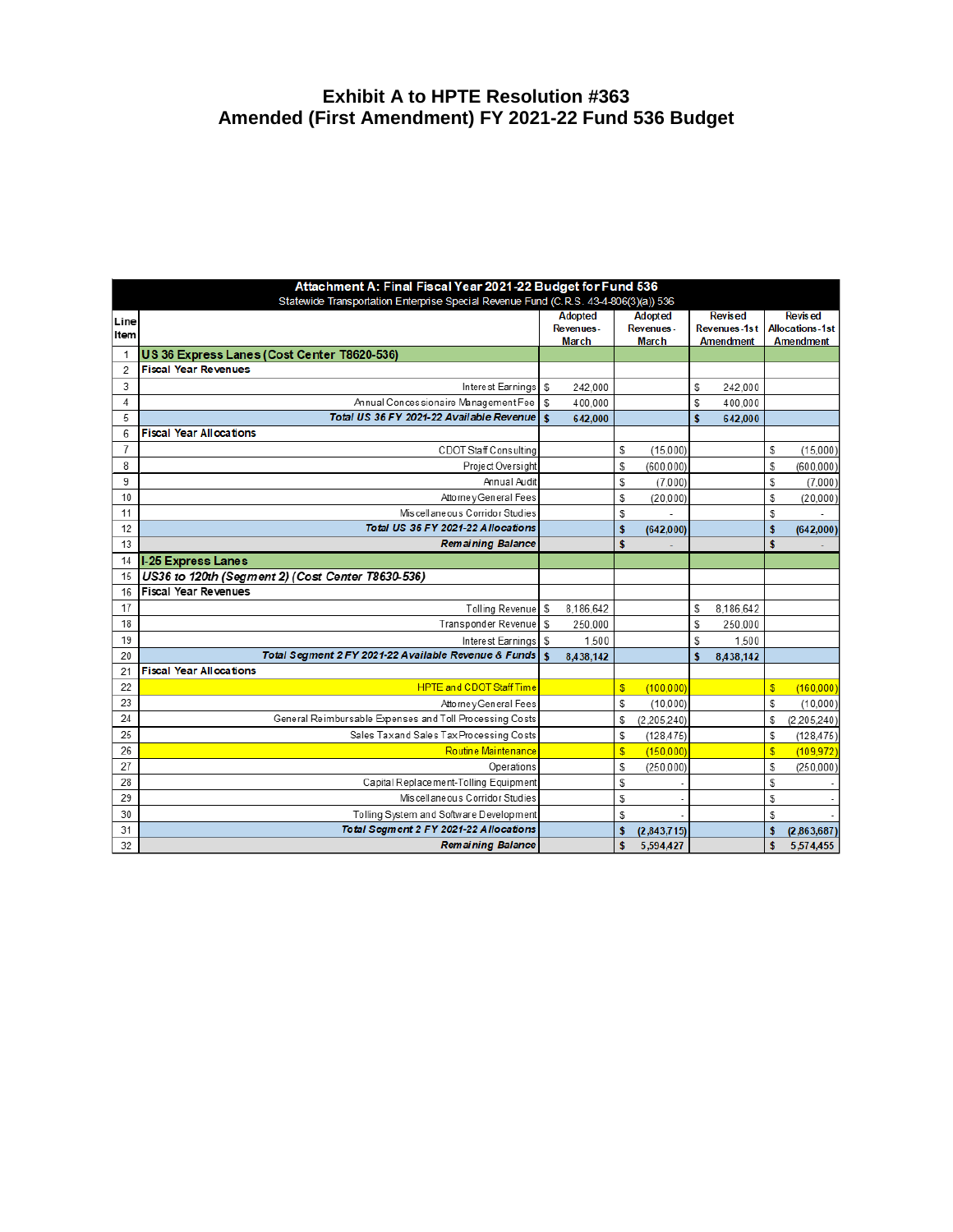| Attachment A: Final Fiscal Year 2021-22 Budget for Fund 536                          |                                                                 |   |           |                         |                          |                         |            |                         |             |
|--------------------------------------------------------------------------------------|-----------------------------------------------------------------|---|-----------|-------------------------|--------------------------|-------------------------|------------|-------------------------|-------------|
| Statewide Transportation Enterprise Special Revenue Fund (C.R.S. 43-4-806(3)(a)) 536 |                                                                 |   |           |                         |                          |                         |            |                         |             |
| 33                                                                                   | 120th to E470 (Segment 3) (Cost Center T8633-536)               |   |           |                         |                          |                         |            |                         |             |
| 34                                                                                   | Fiscal Year Revenues & Funds                                    |   |           |                         |                          |                         |            |                         |             |
| 35                                                                                   | Tolling Revenue \$                                              |   | 2,040,000 |                         |                          | \$                      | 2,040,000  |                         |             |
| 36                                                                                   | Transponder Revenue                                             | S | 250.000   |                         |                          | \$                      | 250.000    |                         |             |
| 37                                                                                   | Interest Earnings                                               | S | 1.500     |                         |                          | S                       | 1.500      |                         |             |
| 38                                                                                   | Total Segment 3 FY 2021-22 Available Revenue & Funds   \$       |   | 2,291,500 |                         |                          | \$                      | 2,291,500  |                         |             |
| 39                                                                                   | <b>Fiscal Year Allocations</b>                                  |   |           |                         |                          |                         |            |                         |             |
| 40                                                                                   | I-25 North Loan Payment                                         |   |           | \$                      | (470.237)                |                         |            | S                       | (470, 237)  |
| 41                                                                                   | Margin Rate Payment                                             |   |           | S                       |                          |                         |            | S                       |             |
| 42                                                                                   | <b>HPTE and CDOT Staff Time</b>                                 |   |           | $\overline{\mathbb{S}}$ | (100.000)                |                         |            | $\overline{\mathbb{S}}$ | (160.000)   |
| 43                                                                                   | Attorney General Fees                                           |   |           | S                       | (10.000)                 |                         |            | S                       | (10.000)    |
| 44                                                                                   | General Reimbursable Expenses and Toll Processing Costs         |   |           | \$                      | (500, 000)               |                         |            | S                       | (500, 000)  |
| 45                                                                                   | Sales Taxand Sales Tax Processing Costs                         |   |           | S                       | (42, 825)                |                         |            | S                       | (42, 825)   |
| 46                                                                                   | Routine Maintenance                                             |   |           | $\overline{\mathbb{S}}$ | (100, 000)               |                         |            | $\overline{\mathbb{S}}$ | (98, 885)   |
| 47                                                                                   | Operations                                                      |   |           | S                       | (150, 000)               |                         |            | S                       | (150,000)   |
| 48                                                                                   | Capital Replacement-Tolling Equipment                           |   |           | \$                      |                          |                         |            | \$                      |             |
| 49                                                                                   | Loan Expenses (Note Registrar, Refinancing)                     |   |           | S                       | $\sim$                   |                         |            | S                       | $\sim$      |
| 50                                                                                   | Tolling System and Software Development                         |   |           | S                       | $\overline{\phantom{a}}$ |                         |            | S                       | ÷           |
| 51                                                                                   | Total Segment 3 FY 2021-22 Allocations                          |   |           | \$                      | (1,373,062)              |                         |            | $\mathbf{s}$            | (1,431,947) |
| 52                                                                                   | <b>Remaining Balance</b>                                        |   |           | \$                      | 918,438                  |                         |            | \$                      | 859,553     |
| 53                                                                                   | Burnham Yard (Cost Center T8600-536)                            |   |           |                         |                          |                         |            |                         |             |
| 54                                                                                   | <b>Fiscal Year Revenues &amp; Funds</b>                         |   |           |                         |                          |                         |            |                         |             |
| 55                                                                                   | CDOT Payment for Project Expenses per IAA                       |   |           |                         |                          | \$.                     | 5,000,000  |                         |             |
| 56                                                                                   | Proceeds for Debt Service (Capitalized Interest                 |   |           |                         |                          | $\overline{\mathbb{S}}$ | 5,489,502  |                         |             |
| 57                                                                                   | Total Burnham Yard FY 2021-22 Available Revenue & Funds         |   |           |                         |                          | $\mathbf{s}$            | 10,489,502 |                         |             |
| 58                                                                                   | <b>Fiscal Year Allocations</b>                                  |   |           |                         |                          |                         |            |                         |             |
| 59                                                                                   | Eligible Property Expenditures for Planning Activities          |   |           |                         |                          |                         |            | $\mathbf{s}$            | (5,000,000) |
| 60                                                                                   | FY2021-22 Debt Service                                          |   |           |                         |                          |                         |            | S                       | (1,110,065) |
| 61                                                                                   | Total Bumham Yard FY 2021-22 Allocations                        |   |           |                         |                          |                         |            | $\mathbf{s}$            | (6,110,065) |
| 62                                                                                   | <b>Remaining Balance</b>                                        |   |           |                         |                          |                         |            | $\mathbf{s}$            | 4,379,437   |
| 63                                                                                   | Johnstown to Fort Collins (Segment 7&8) (Cost Center T8635-536) |   |           |                         |                          |                         |            |                         |             |
| 64                                                                                   | Fiscal Year Revenues & Funds                                    |   |           |                         |                          |                         |            |                         |             |
| 65                                                                                   |                                                                 |   |           |                         |                          |                         |            |                         |             |
| 66                                                                                   | Total Segment 7&8 FY 2021-22 Available Revenue & Funds          |   |           |                         |                          |                         |            |                         |             |
| 67                                                                                   | <b>Fiscal Year Allocations</b>                                  |   |           |                         |                          |                         |            |                         |             |
| 68                                                                                   |                                                                 |   |           |                         |                          |                         |            |                         |             |
| 69                                                                                   | Total Segment 7&8 FY 2021-22 Allocations                        |   |           |                         |                          |                         |            |                         |             |
| 70                                                                                   | <b>Remaining Balance</b>                                        |   |           |                         |                          |                         |            |                         |             |
| 71                                                                                   | Monument to Castle Rock (the GAP) (Cost Center T8655-536)       |   |           |                         |                          |                         |            |                         |             |
| 72                                                                                   | Fiscal Year Revenues & Funds                                    |   |           |                         |                          |                         |            |                         |             |
| 73                                                                                   |                                                                 |   |           |                         |                          |                         |            |                         |             |
| 74                                                                                   | Total GAP FY 2021-22 Available Revenue & Funds                  |   |           |                         |                          |                         |            |                         |             |
| 75                                                                                   | <b>Fiscal Year Allocations</b>                                  |   |           |                         |                          |                         |            |                         |             |
| 76                                                                                   |                                                                 |   |           |                         |                          |                         |            |                         |             |
| 77                                                                                   | Total GAP FY 2021-22 Allocations                                |   |           |                         |                          |                         |            |                         |             |
| 78                                                                                   | <b>Remaining Balance</b>                                        |   |           |                         |                          |                         |            |                         |             |